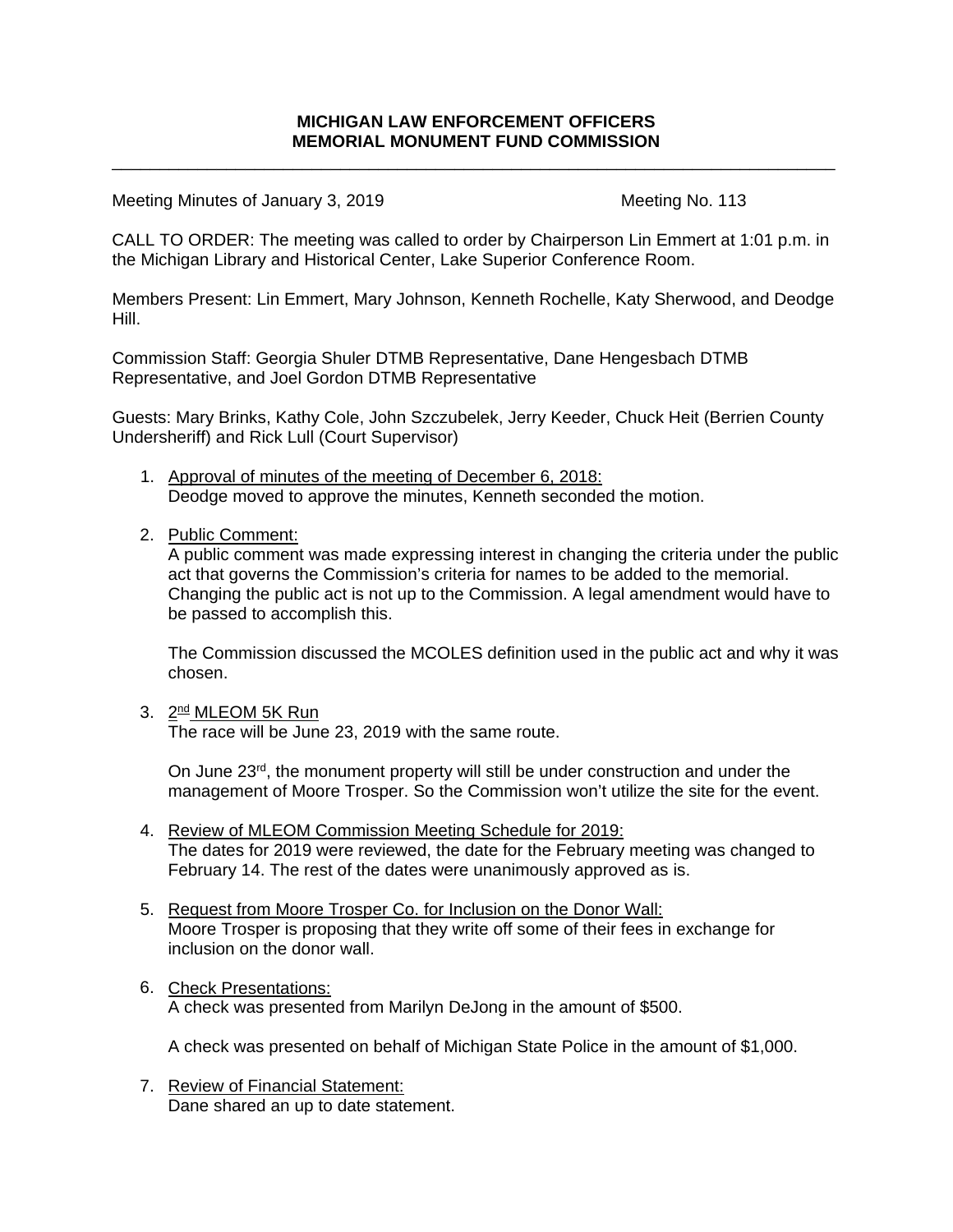8. Standardized Abbreviations and List of Fallen Officers:

The Commission discusses how their responsibility is to find all the names that fit the criteria. The criteria is posted to the website.

Names will be added as the Commission can conclusively determine names that qualify under the criteria.

9. Construction Update: Work is still progressing because of the mild winter weather.

### 10. Contributors for Donor Wall:

The Commission discussed design ideas including plaques for donors for ease of maintenance.

## 11. Fundraising Advice and Assistance from Mary Brinks:

The Commission reviews the services Mary has offered. Mary would like to write up a questionnaire and send it to commission members to gather information such as: define the Commissions fundraising goals. How many events does the Commission want to have per. year. Possibly create a facts sheet and post it to the website.

Lin recommends moving forward with the questionnaire. Mary B. will try to get it out to the Commissioners before the next meeting. Mary asks that the Commission members get back to her with answers within two weeks.

The meeting was adjourned at 3:02 p.m.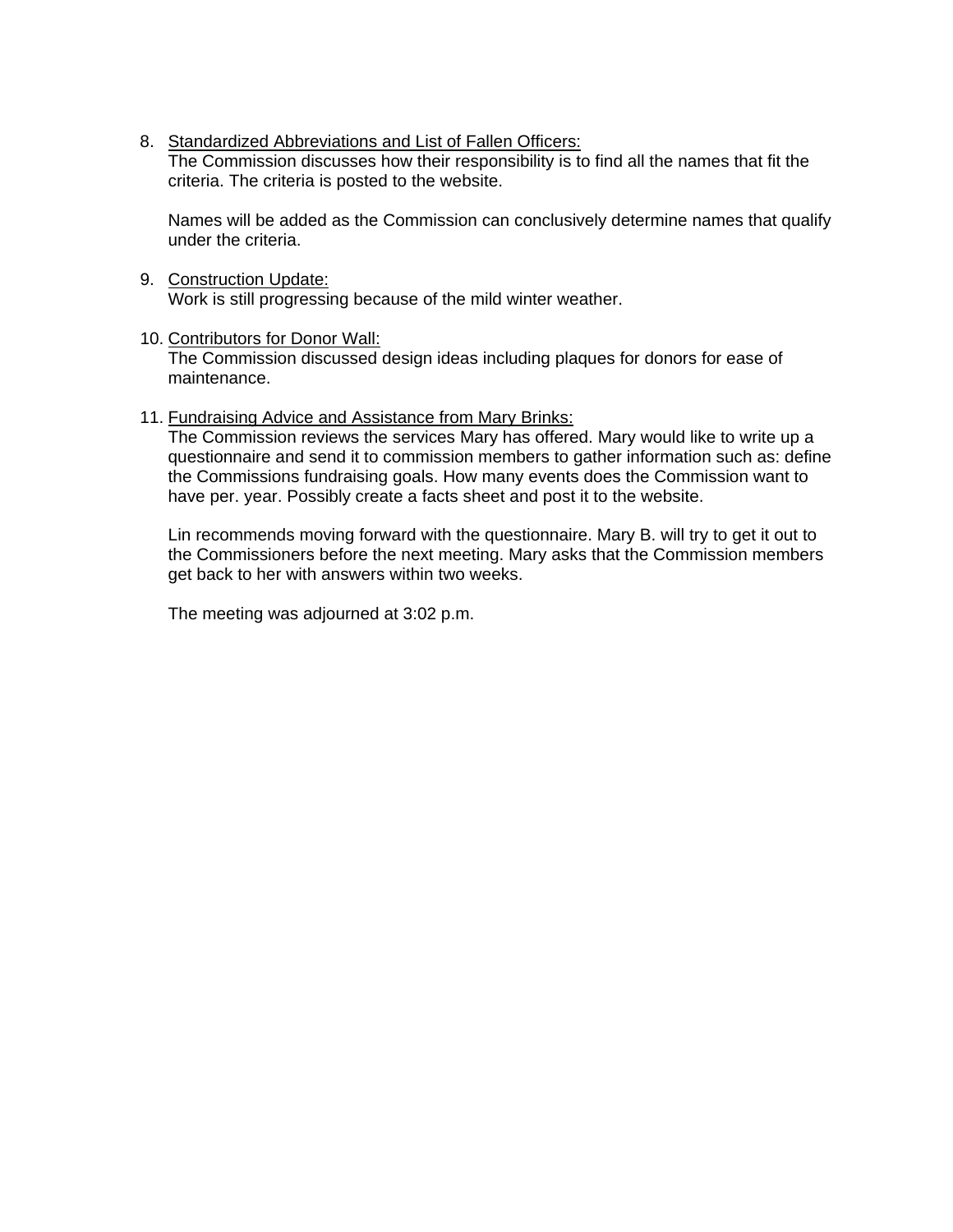\_\_\_\_\_\_\_\_\_\_\_\_\_\_\_\_\_\_\_\_\_\_\_\_\_\_\_\_\_\_\_\_\_\_\_\_\_\_\_\_\_\_\_\_\_\_\_\_\_\_\_\_\_\_\_\_\_\_\_\_\_\_\_\_\_\_\_\_\_\_\_\_\_\_\_\_

Meeting Minutes of February 14, 2019 Meeting No. 114

CALL TO ORDER: The meeting was called to order by Chairperson Lin Emmert at 1:11 p.m. in the Michigan Library and Historical Center, Lake Superior Conference Room.

Members Present: Lin Emmert, Mary Johnson, Katy Sherwood, and Deodge Hill.

Commission Staff: Georgia Shuler DTMB Representative, Dane Hengesbach DTMB Representative, and Joel Gordon DTMB Representative

Guests: John Juarez from the Michigan Veterans Memorial Park Commission, Mary Brinks, and Kathy Cole

- 1. Approval of minutes of the meeting of January 3, 2019: Minutes were amended and approved as amended. Lin moved to pass the minutes as amended. Deodge seconded the motion. The minutes were passed by acclamation.
- 2. 2<sup>nd</sup> MLEOM 5K Run

The race manager will be the same as last year. The fee for participants will be the same as last year for early entry. Deodge has turned in the application to the City of Lansing.

Georgia advised that the Commission needs to turn in an event application with DTMB. Georgia will send a copy of the application to Kathy Cole to complete and turn in. Kathy will also research event insurance.

Deodge is working on flyers for the residents living along the race route, to be distributed by March 20.

Deodge still needs waters and snacks. She will reach out to last year's contacts.

Mary will confirm whether or not she is available to be the race-day contact person and she is able to bring bananas as a post-race snack for participants.

The Commission will need an ADA accessible port-a-john.

3. Construction Update:

Trees are being tagged and will be shipped to the site when appropriate. Five extra trees should be purchased to replace the typical  $15 - 20\%$  die off that occurs with mass plantings.

4. Michigan Veterans Memorial Park Commission:

A motion to acquire five extra trees and to collaborate with the Michigan Veterans Memorial Park Commission to have the extra trees planted on their site was proposed.

The Michigan Law Enforcement Officers Memorial Monument Fund Commission (MLEOMMF) has established the need to acquire additional (extra) Zelkova specimen trees to be used as replacements should any of the original 29 specimen trees fail after planting.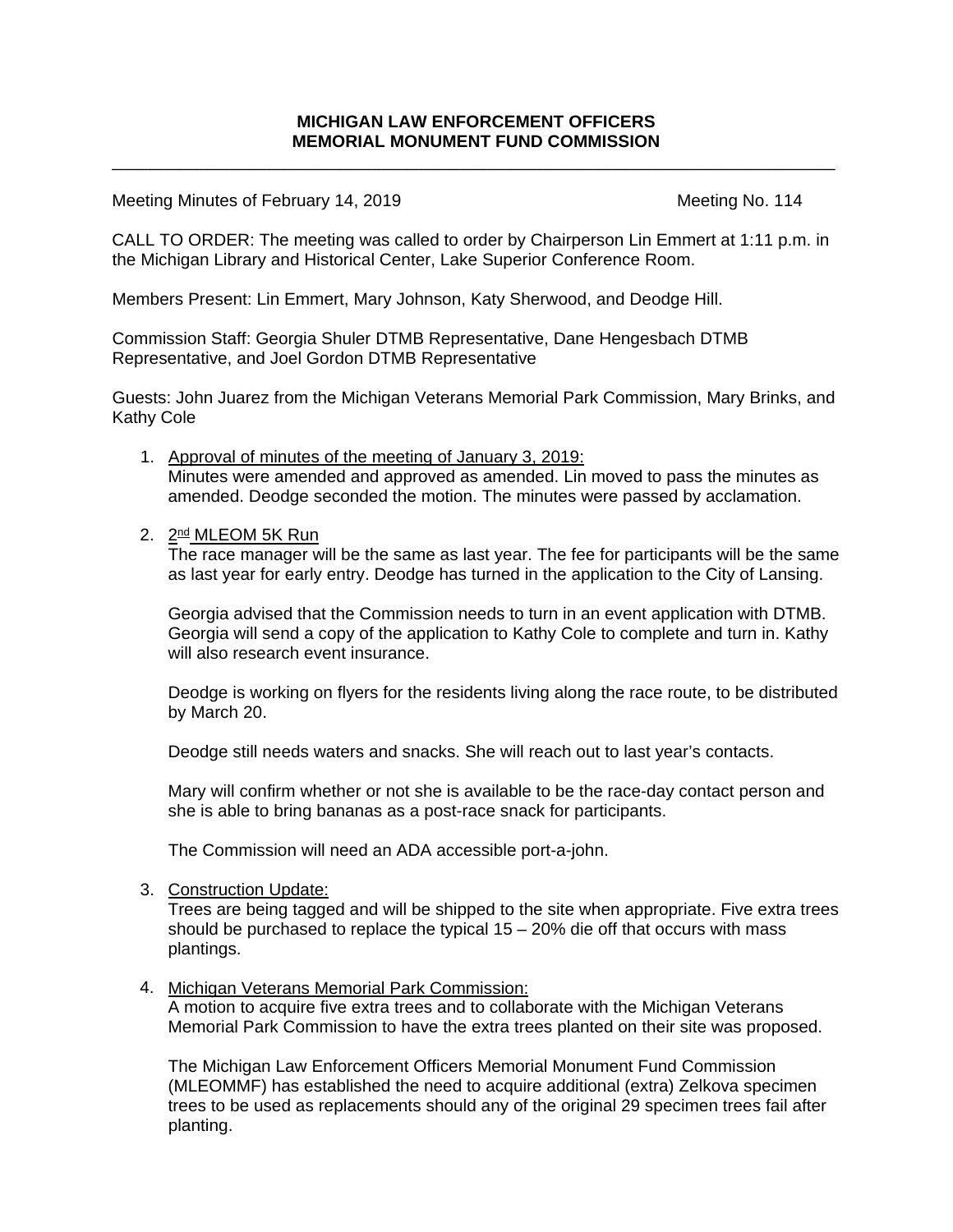Therefore, the MLEOMMF Commission has reached an agreement with the Michigan Veterans Memorial Park Commission to place five Zelkova specimen trees on the Michigan Veterans Memorial Park Commission site in locations depicted on the enclosed drawing. As a condition of the agreement the MLEOMMF Commission agrees to:

Pay all costs associated with acquiring the trees

Pay all shipping costs to deliver the trees to the project site

Pay the cost to remove and dispose of one existing dead conifer tree

Pay all costs to plant the trees

Pay all costs of moving the tree(s) if needed in the future and to restore the Michigan Veterans Memorial Park Commission site to its original condition.

The specimen trees planted on the Michigan Veterans Memorial Park Commission site will only be relocated to the MLEOMMF site if prior agreement is reached between MLEOMMF, the Michigan Veterans Memorial Park Commission, and DTMB Building Operations Division.

Katy moved to pass the motion. Mary seconded the motion. The motion passed unanimously.

John Juarez spoke to the Commission about signage they are purchasing to help visitors find their site. The commission John represents would like to partner with the MLEOMMF Commission on MDOT, highway directing signage that would assist visitors for both memorials.

Joel says he is willing to ask if MDOT would cover the cost of making the highway directing signage.

The signage would direct visitors to the visitor lot directly adjacent to both monuments.

John invited the MLEOMMF Commission members to a future meeting for his organization. John will reach out to Lin to coordinate when this could be accommodated. Georgia will send John the schedule for the MLEOMMF Commission 2019 meetings.

#### 5. Goals & Plans Development Questionnaire:

Mary created a survey for the commissioners to take to help her determine goals and plans for future fundraising and communication strategies. Mary would like the surveys returned by the 2/22, if possible. Paper copies were distributed in the meeting. Georgia will distribute a digital copy.

#### 6. Review of Financial Statement: Dane provided an up-to-date financial summary and list of current donations.

### 7. Final Officer List:

Lin discussed the final list. Two additional corrections have been made, which Bonnie Greenspoon is already aware of.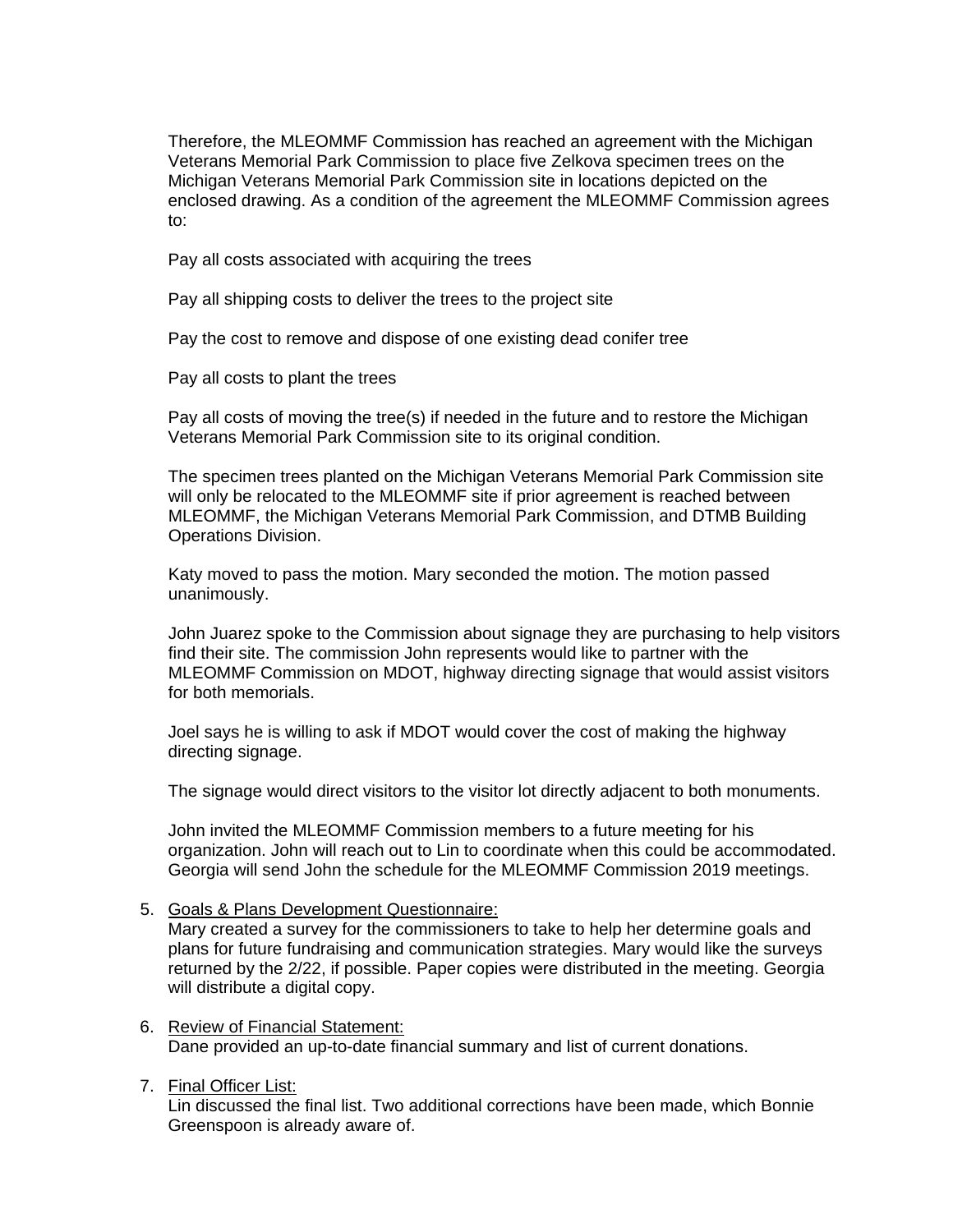Lin moved to get approval of the fallen officer list. Katy seconded the motion. The motion passed unanimously.

#### 8. Sentinels:

The Commission discussed the potential cost of taking panels off when names need to be added.

Lin presented Bonnie Greenspoon's proposed design for the panels.

Mary moved to pass a motion to approve the drafted layout of the sentinels with one change: all names will be in all caps. Deodge seconded the motion. The motion was approved by acclamation.

Lin will communicate the approval, with the change, to Bonnie.

9. Donor Wall:

There are currently 22 qualifying entities for the donor wall. Joel recommended 2 sizes of plaques and leaving room for 2 additional major (\$100,000+) donors. Joel suggested having the smaller size panels come in 3 different metals (gold, silver, and bronze, for example) to address the Commission's desire to denote larger donations. Joel also recommended leaving an additional 20 spots in the smaller plaque size, for future donations.

The Commission discussed standardizing the donor wall entries, when possible. The Commission can make informed decisions on the length of commemorations, letter size, etc. once feedback on the list and design is received from Bonnie Greenspoon's team.

The list of the 22 entities was submitted to the Commission for their review and was approved.

Georgia will email the approved list to David and Bonnie after the meeting adjourns.

10. Governor Directive on Open Meetings:

Live steaming is now encouraged for commissions. Lin asked Georgia to look into what that would entail and whether it will be required.

11. Website Update:

Mary will update the website with the approved list of officers and how to submit future names and information. Lin will update the website with the latest donor information.

12. Michigan Police Week Proposal:

Lin advised the Commission to check policeweekmichigan.com and Facebook to follow this potential, of interest, event.

13. AG Designee Replacement:

There has been no word from the Attorney General's Office yet. Lin will continue to pursue this.

14. Memorial Coin:

The Commission will continue to discuss a new coin at the next meeting.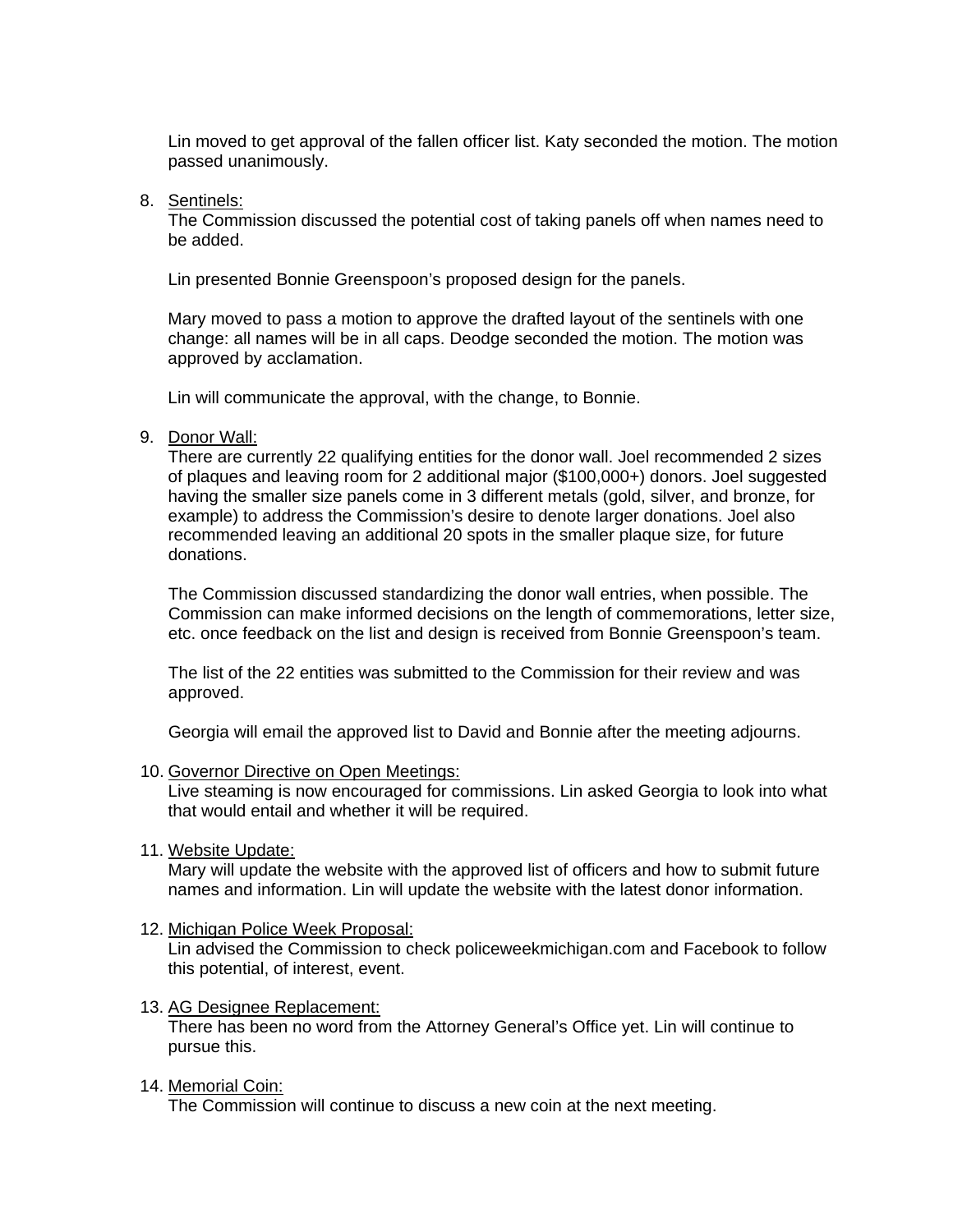The meeting was adjourned at 3:13 p.m.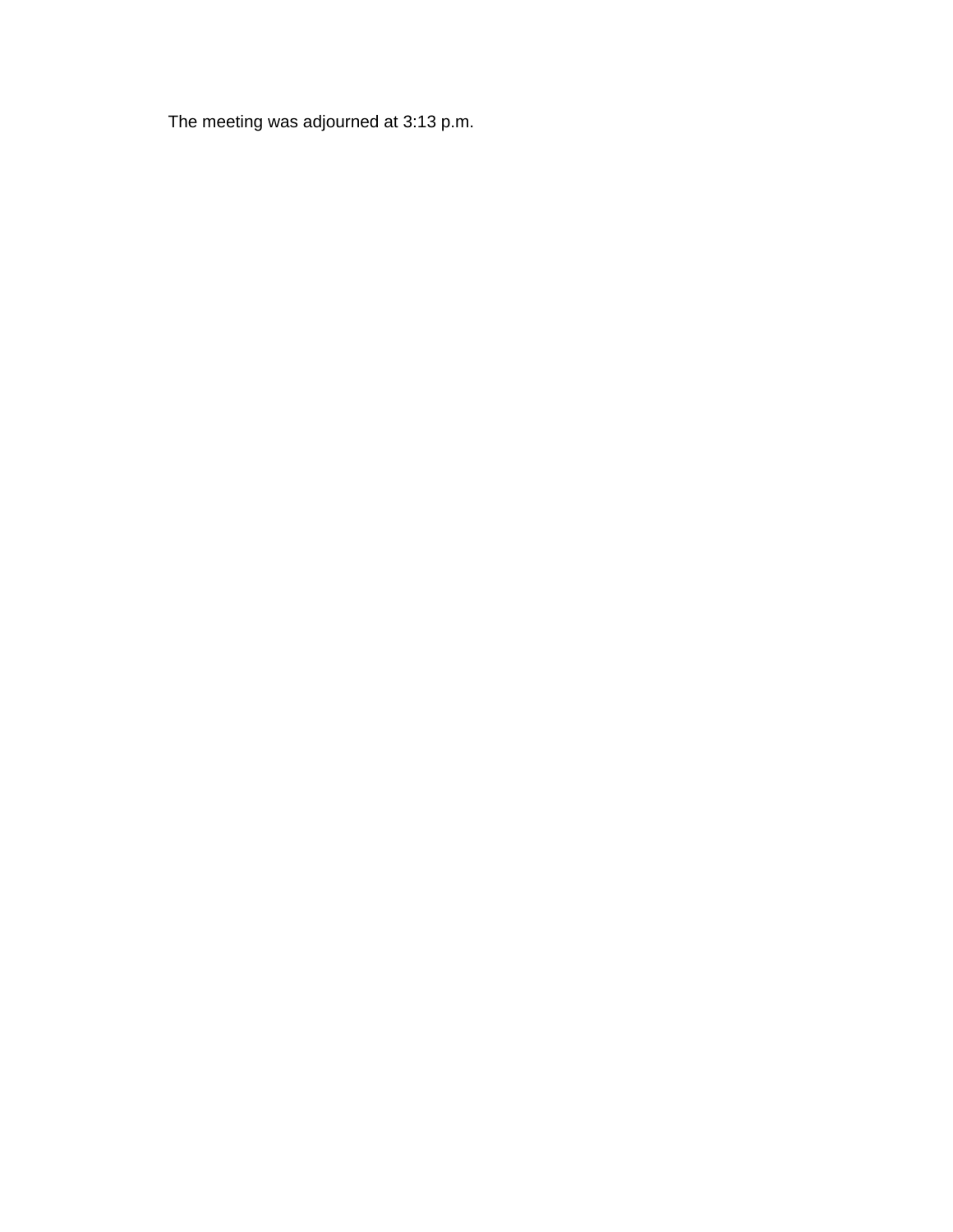

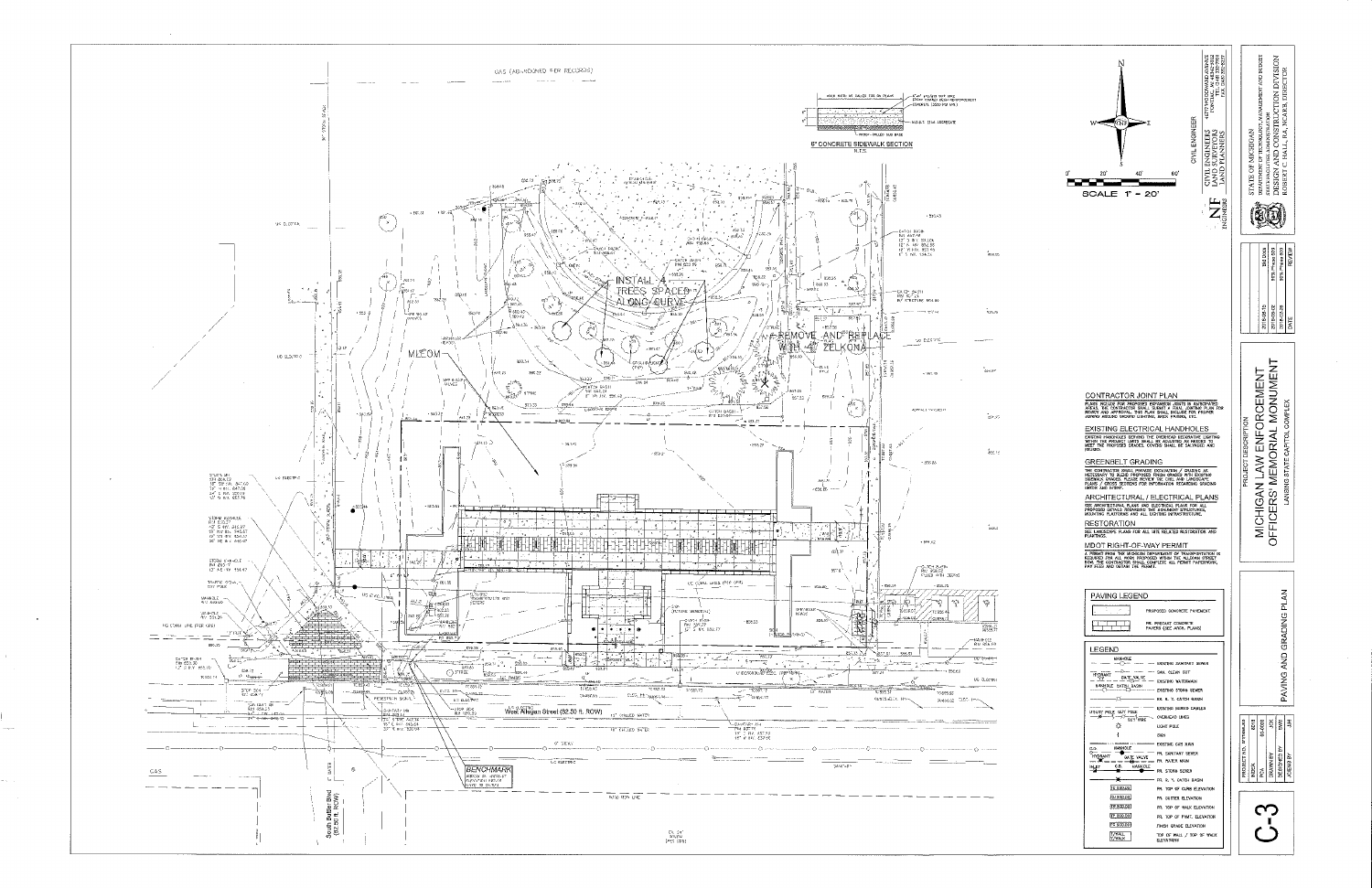\_\_\_\_\_\_\_\_\_\_\_\_\_\_\_\_\_\_\_\_\_\_\_\_\_\_\_\_\_\_\_\_\_\_\_\_\_\_\_\_\_\_\_\_\_\_\_\_\_\_\_\_\_\_\_\_\_\_\_\_\_\_\_\_\_\_\_\_\_\_\_\_\_\_\_\_

Meeting Minutes of March 7, 2019 Meeting No. 115

CALL TO ORDER: The meeting was called to order by Chairperson Lin Emmert at 1:14 p.m. in the Michigan Library and Historical Center, Lake Superior Conference Room.

Members Present: Lin Emmert, Mary Johnson, and Katy Sherwood. Deodge Hill and Kenneth Rochell participated via conference call.

Commission Staff: Georgia Shuler DTMB Representative, Dane Hengesbach DTMB Representative, and Joel Gordon DTMB Representative

Guests: Debbie Swofford Michigan FOP Auxiliary & Gabby Sherwood

- 1. Approval of minutes of the meeting of February 14, 2019: Katy moved to approve the minutes as is. Mary seconded the motion. The minutes passed unanimously.
- 2. 2019 5K Run:

Mary researched the cost of an ADA compliant portable toilet through American Rental.

Lin moved to approve the cost of the portable toilet. Katy seconded the motion. The motion passed unanimously.

Lin motioned to approve an expenditure of up to \$500 for the event insurance. Katy seconded. The motion passed unanimously.

3. Website Update:

Dane and Lin discussed the website charges with Andrew Belanger. Changes were agreed upon to bring down the cost of the website's operation.

4. Dedication Service:

The Commission discussed having all the names to be honored on the wall read aloud at the service and how to coordinate such an effort. They also discussed whether to have a representative honor guard or possibly multiple honor guards. The Commission is looking into August 3rd as a possible, tentative date.

Joel brought drawings of the monument site and the Commission reviewed layout options for the event.

Debbie Swofford will ask MICOPS to send out invitations. The Commission will need to reach out to State of Michigan departments and officer organizations. The Commission discussed coordinating with Caleb Buhs from the DTMB Communications Office to contact government officials regarding the details of the event.

Joel and Dane will discuss budgetary and logistics needs for the event and Joel will bring details to the next meeting.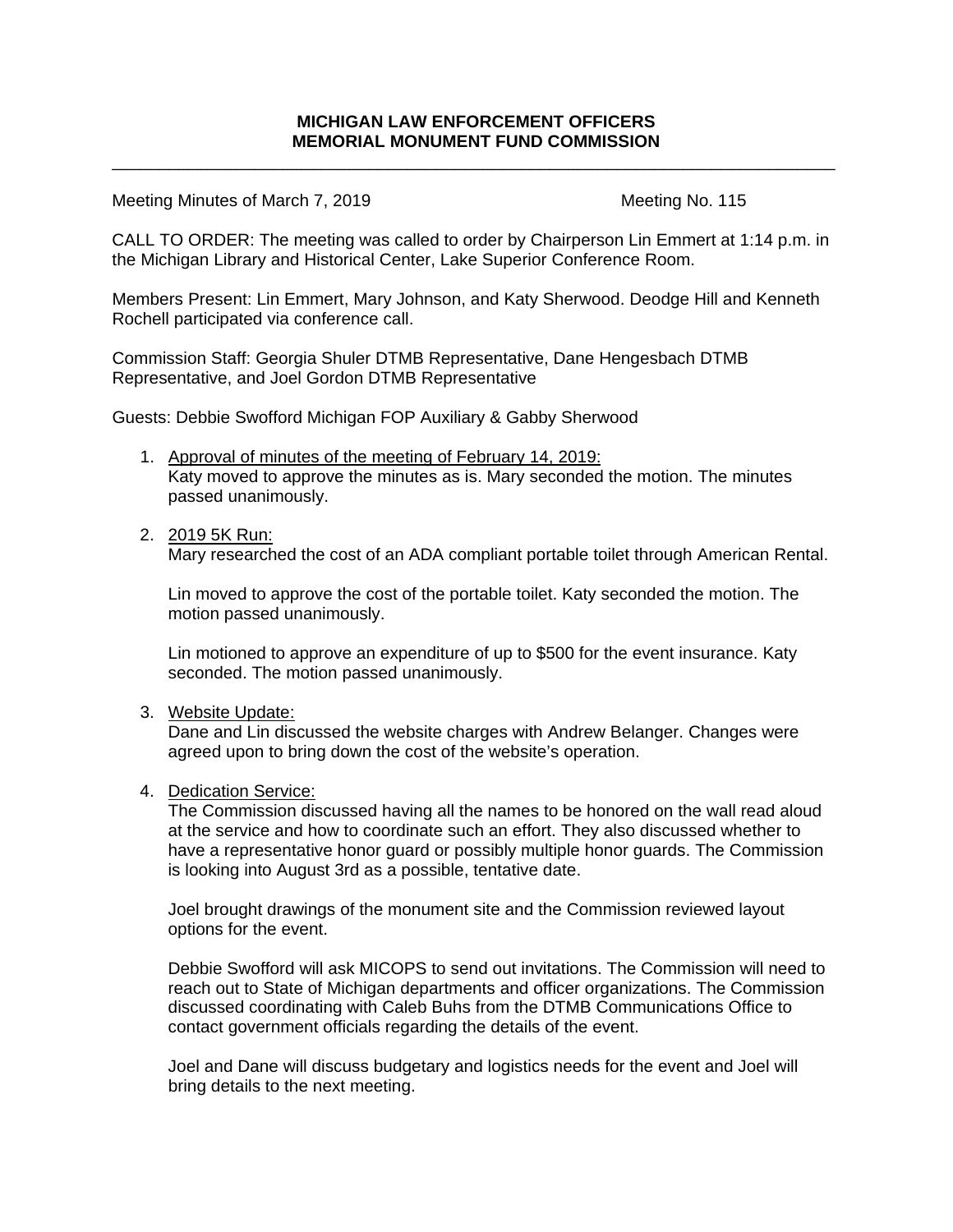Lin led a discussion on how to let survivors know where their officer is located on the monument for the day of the dedication.

5. Officer Panels:

Bonnie Greenspoon sent out images of the panels to Mary and Lin. They were posted to the Commission Facebook account.

### 6. Review of Financial Statement:

Dane provided an up-to-date financial summary and list of current donations. Moore Trosper has begun to bill for their construction work.

### 7. Donor Wall:

Lin lead a review of the donor list, a discussion of the entities to be honored, and a discussion of the length of the names of entities to be honored.

8. Cops on a Run:

Saturday, June 15<sup>th</sup> is the scheduled date. Additional information will be sent to the Commission when available.

The annual Patch and Badge Show is coming up on Saturday, April 6th. The hosting organization usually provides a table for MLEOM. Debbie Swofford will represent MLEOM with a display and coins.

9. Survey:

Any commissioners who have not turned in their surveys yet—please do. Lin is hopeful that they will prove to be a helpful resource.

### 10. Attorney General Representative:

Lin has been in communication with the Attorney General's Office and they understand that this is a priority. They are working on making a recommendation.

The meeting was adjourned at 3:07 p.m.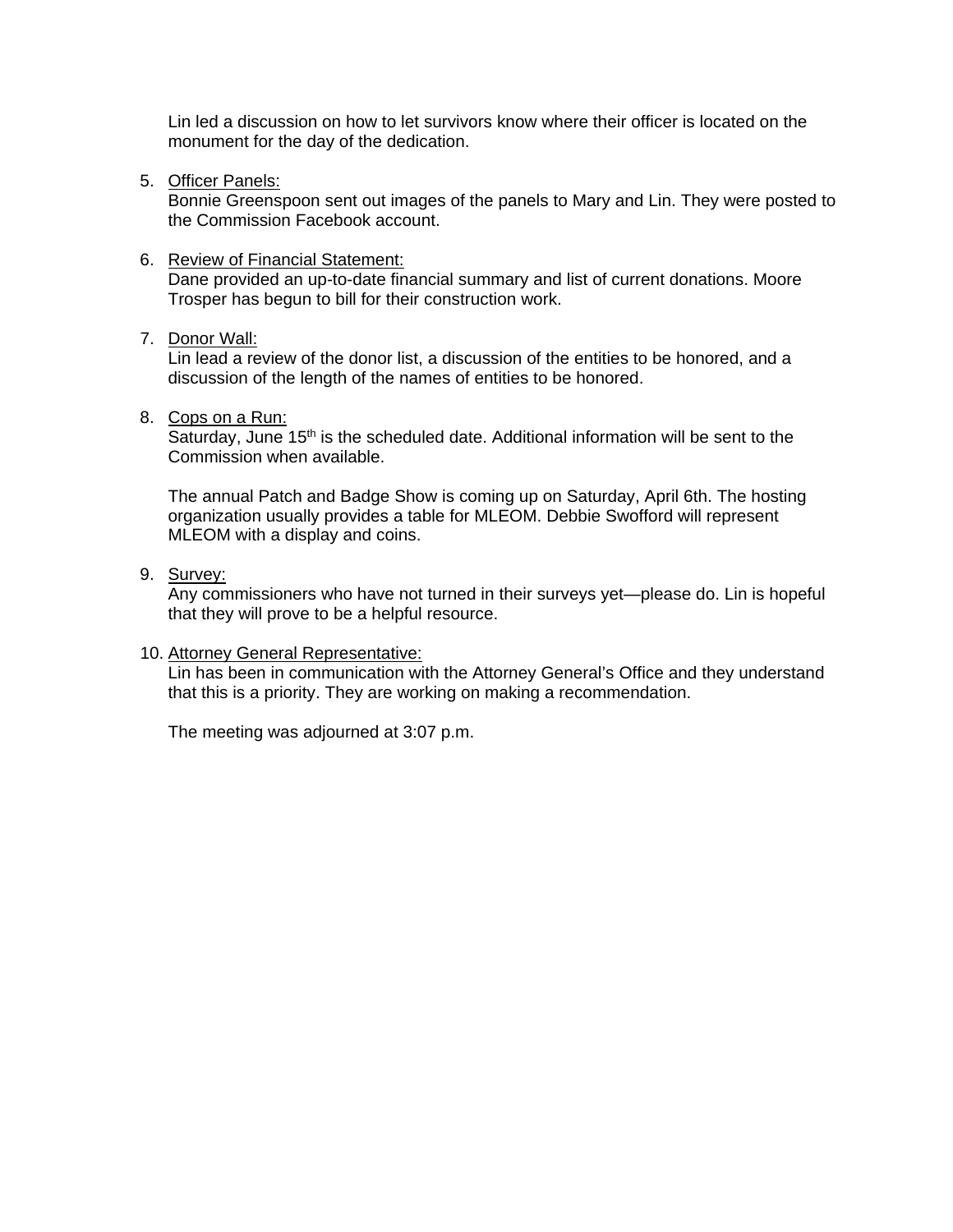\_\_\_\_\_\_\_\_\_\_\_\_\_\_\_\_\_\_\_\_\_\_\_\_\_\_\_\_\_\_\_\_\_\_\_\_\_\_\_\_\_\_\_\_\_\_\_\_\_\_\_\_\_\_\_\_\_\_\_\_\_\_\_\_\_\_\_\_\_\_\_\_\_\_\_\_

Meeting Minutes of April 4, 2019 Meeting No. 116

CALL TO ORDER: The meeting was called to order by Chairperson Lin Emmert at 1:01 p.m. in the Michigan Library and Historical Center, Lake Superior Conference Room.

Members Present: Lin Emmert, Mary Johnson, and Kenneth Rochell.

Commission Staff: Georgia Shuler DTMB Representative, Dane Hengesbach DTMB Representative, and Joel Gordon DTMB Representative

Guests: Debbie Swofford Michigan FOP Auxiliary & Jerry Keeder DTMB Facilities

1. Dedication:

July  $27<sup>th</sup>$  at 3pm is settled on for the date and time of the event. The Commission discussed details about traffic, parking, tents, restrooms, and the aspects of the ceremony. It was settled that all the names to be honored will be read aloud.

Jerry Keeder from DTMB facilities volunteered his staff to assist with event set up and tear down. Moore Trosper will donate some services for the event.

Joel expressed a desire to acquire the podium used for the groundbreaking

- 2. Approval of minutes of the meeting of March 7, 2019: Mary motioned to pass the minutes as is. Kenneth seconded the motion. The motion passed unanimously.
- 3. Review of Financial Statement: Dane provided an up-to-date financial summary and list of current donations.
- 4. eStore Coins: The coin was taken off of the eStore due to low supply. The Commission decided not to reorder coins at this time.
- 5. Cops on a Run: The event is Saturday, June 15<sup>th</sup>.
- 6. Attorney General Representative: Lin has been in communication with the Attorney General's Office. They are continuing to work on making a recommendation.
- 7. Officer Panels:

The artist has begun work on the panels. The bases for the panels are going to be installed on the monument site in about a week.

8. Donor Wall:

The Commission discussed how the Architect Firm will be mentioned on the donor wall. The word monument was taken off of the wall plan in two instances. The Commission emblem was added to the artist's plans.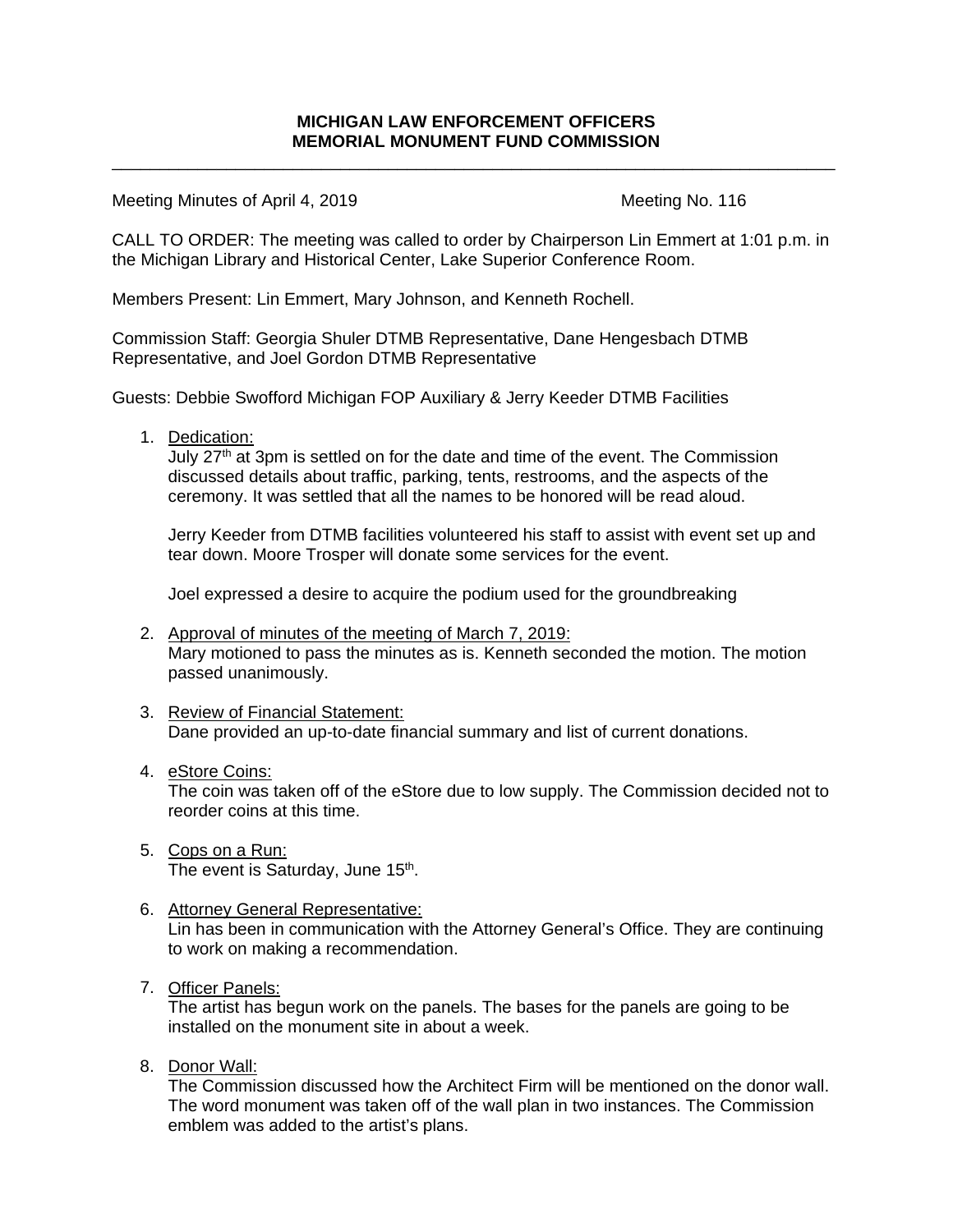# 9. <u>MLEOM 5K 2019:</u>

The annual 5K will be June 23, 2019.

The meeting was adjourned at 3:34 p.m.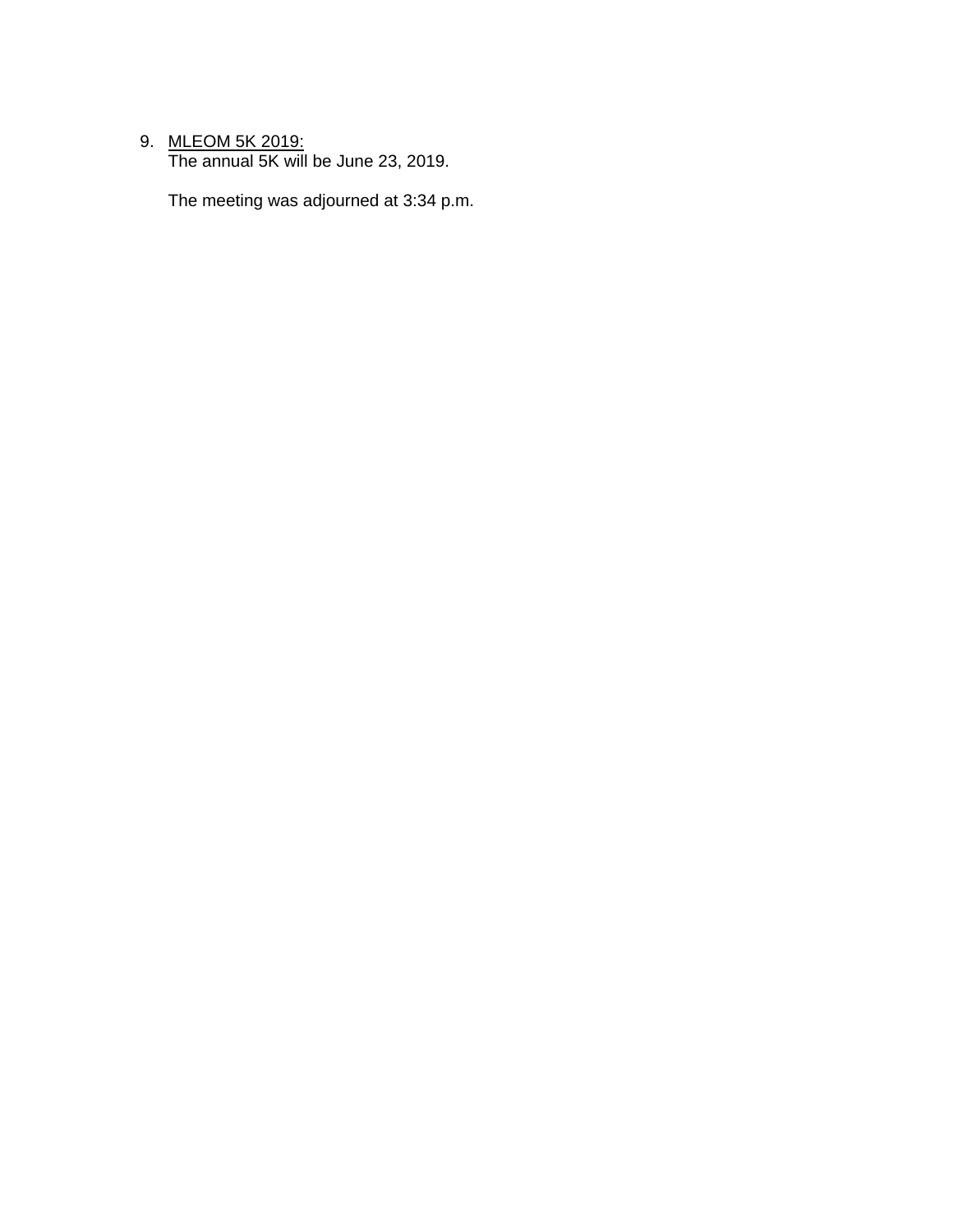\_\_\_\_\_\_\_\_\_\_\_\_\_\_\_\_\_\_\_\_\_\_\_\_\_\_\_\_\_\_\_\_\_\_\_\_\_\_\_\_\_\_\_\_\_\_\_\_\_\_\_\_\_\_\_\_\_\_\_\_\_\_\_\_\_\_\_\_\_\_\_\_\_\_\_\_

Meeting Minutes of May 2, 2019 Meeting No. 117

CALL TO ORDER: The meeting was called to order by Chairperson Lin Emmert at 1:03 p.m. in the Michigan Library and Historical Center, Lake Superior Conference Room.

Members Present: Lin Emmert, Mary Johnson, Deodge Hill, Bryant Osikowicz and Kenneth Rochell.

Commission Staff: Georgia Shuler DTMB Representative and Dane Hengesbach DTMB **Representative** 

Guests: Debbie Swofford Michigan FOP Auxiliary, Diane Philpot, Caleb Buhs with DTMB Communications, and Mike Sauger FOP

- 1. New Attorney General Representative: Bryant Osikowicz joins the Commission from the Attorney General's Office. Prior to his position with the AG, Bryant worked with Oakland County as an Assistant Prosecuting Attorney.
- 2. Approval of minutes of the meeting of April 4, 2019: Kenneth motioned to pass the minutes as is. Mary seconded the motion. The motion passed unanimously.
- 3. Review of Financial Statement: Dane provided an up-to-date financial summary and list of current donations.
- 4. Patch & Badge Show Donation: Debbie Swofford presented a donation of \$122 from the Patch & Badge Show to the Commission.
- 5. Pins for the Dedication: Lin ordered pins for the dedication.
- 6. Commission Update:

Bryant led a discussion of how the Commission will be affected by the completion of the memorial and the language of the statute that governs the Commission. The Commission discussed how to ensure maintenance of the monument, post construction.

Mike and Bryant will follow up with a representative of the House to discuss how the structure and mission of the Commission will change after construction.

Bryant will send any support materials stemming from this discussion to Georgia and Georgia will send out the information to the members of the Commission.

7. Construction Update:

Joel was unable to attend. Georgia gave a brief update on the construction. Joel has initiated a collaboration with the Michigan Veterans' Memorial Park Commission to attempt to share irrigation and power meters. This should save the Commission money.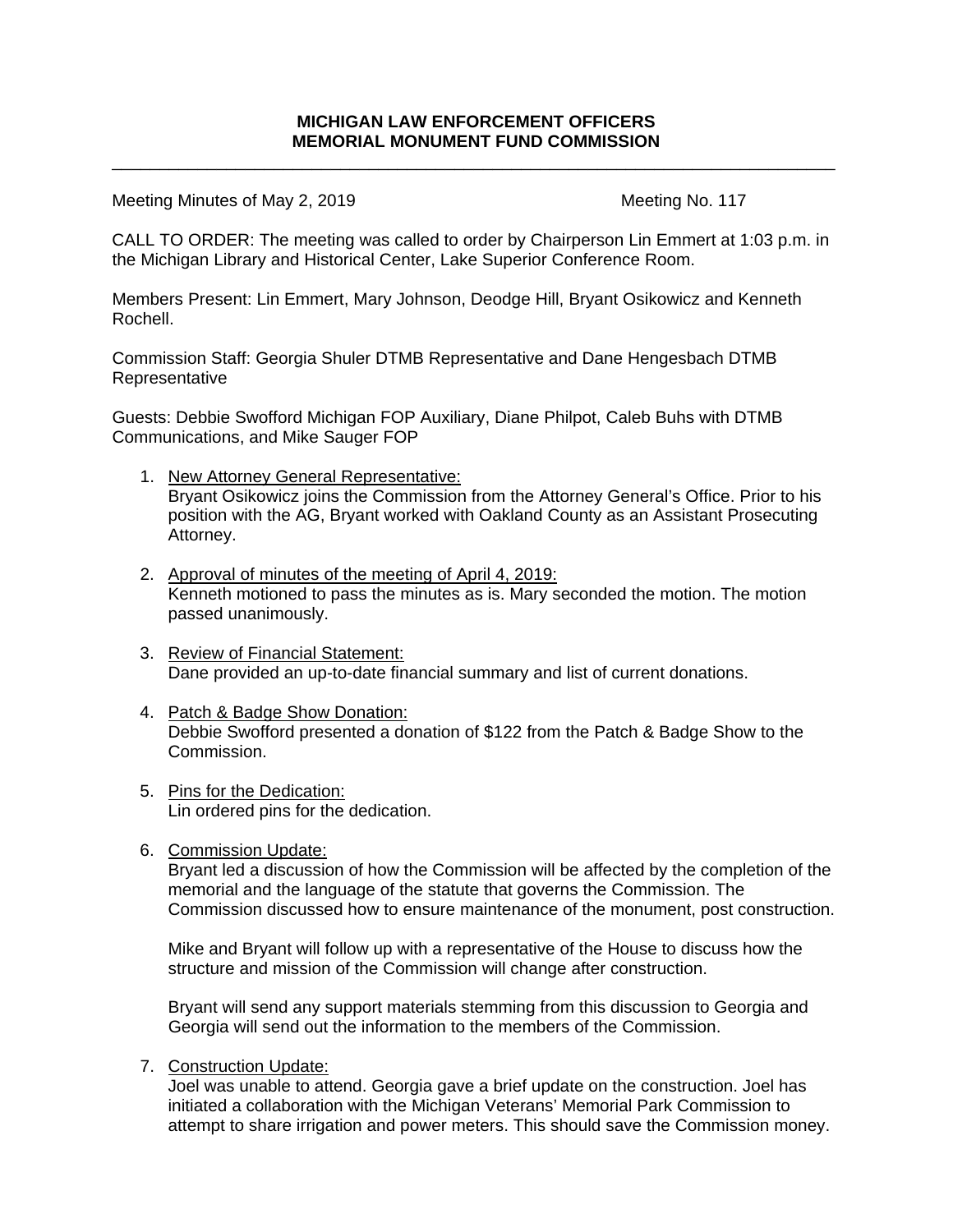The MLEOM Commission and the Michigan Veterans' Memorial Park Commission would need to work out how charges would be split, and both commissions would need to formally agree to such an arrangement. Joel will follow up on this issue.

### 8. Dedication:

Lin proposes having children of survivors lead the pledge of allegiance.

Dave Hiller and Larry Julian will be speaking.

Caleb advised the Commission on crowd control, speakers, and other elements of event coordination.

Lin asked Debbie to read one of the lists of names to be honored.

Caleb asked the Commission to consider press needs for the event. Caleb's Office can coordinate a press advisory.

Per Debbie Swofford, MICOPS will send out invitations to survivors if the Commission will provide the invites and the postage.

The Commission will approve an expenditure for invitations at the June meeting.

#### 9. MLEOM 5K 2019:

The annual 5K will be June 23, 2019 at 2pm. The race is listed on runsignup.com

Kathy and Mary will assist with event insurance.

The DTMB Event Application still needs to be completed.

Mary offered to coordinate the ADA compliant porta-john and will bring bananas for postrace refreshments.

Motion to approve an expenditure for the 5K not to exceed \$5,000 for Deodge, Lin moved, Katy seconds. Passes unanimously.

The meeting was adjourned at 2:45 p.m.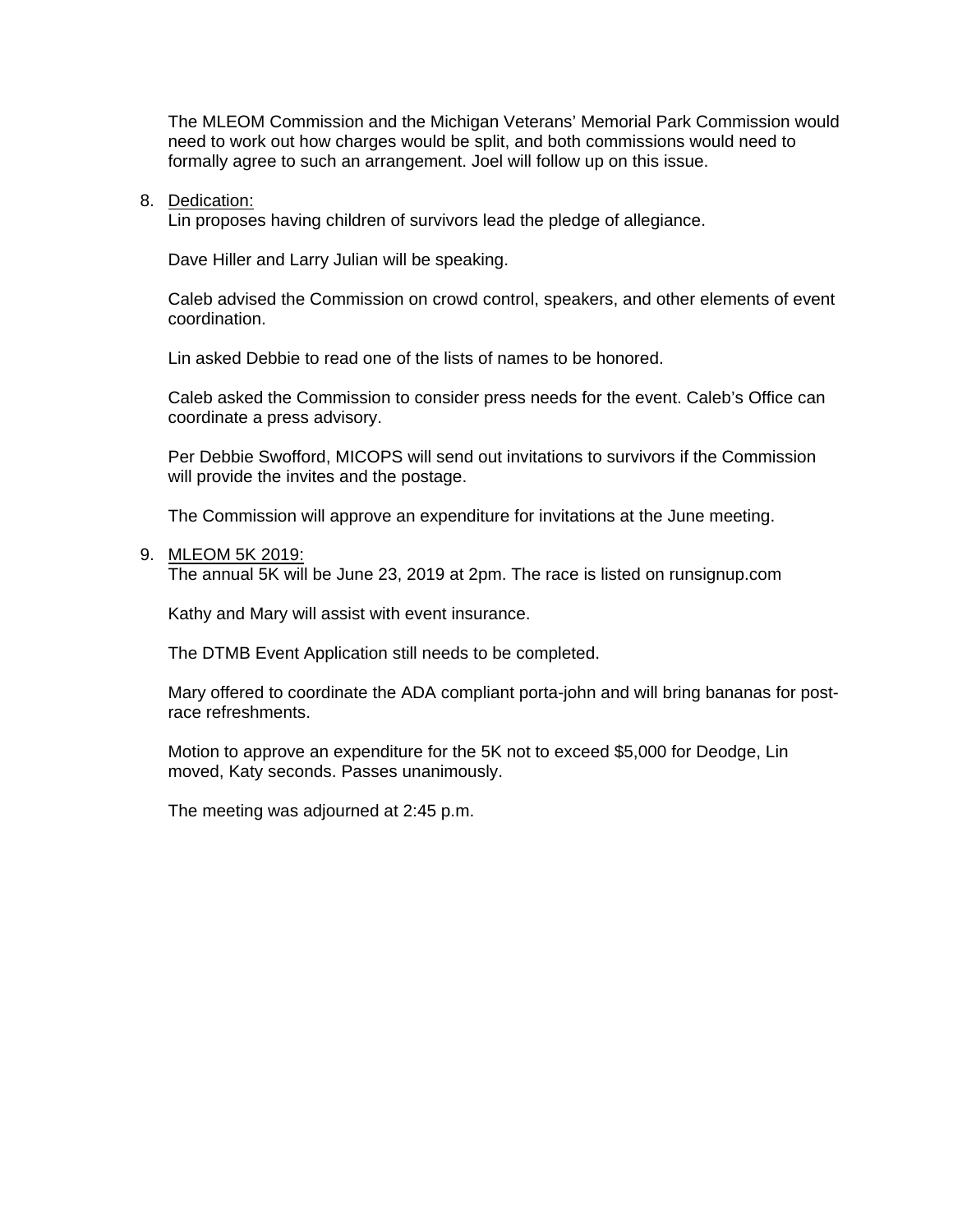\_\_\_\_\_\_\_\_\_\_\_\_\_\_\_\_\_\_\_\_\_\_\_\_\_\_\_\_\_\_\_\_\_\_\_\_\_\_\_\_\_\_\_\_\_\_\_\_\_\_\_\_\_\_\_\_\_\_\_\_\_\_\_\_\_\_\_\_\_\_\_\_\_\_\_\_

Meeting Minutes of June 6, 2019 Meeting No. 118

CALL TO ORDER: The meeting was called to order by Chairperson Lin Emmert at 1:03 p.m. in the Michigan Library and Historical Center, Lake Superior Conference Room.

Members Present: Lin Emmert, Mary Johnson, Deodge Hill, Bryant Osikowicz and Kenneth Rochell.

Commission Staff: Georgia Shuler DTMB Representative and Joel Gordon DTMB Representative

Guests: Debbie Swofford with Michigan FOP Auxiliary, Diane Philpot with MICOPS, Caleb Buhs and Andrew Belanger with DTMB Communications, Mike Sauger with FOP, Sgt. Keegan Stitt with Lansing PD Honor Guard & Doug Church the Capital Complex Manager with DTMB **Facilities** 

1. Approval of minutes of the meeting of May 2, 2019: Kenneth motioned to pass the minutes as is. Bryant seconded the motion. The motion passed unanimously.

## 2. Construction Update:

The existing irrigation system has been tested for weak points and capped. There is an elevation issue with a meter onsite. It is proposed that the meter be dropped approximately 14 inches. The Commission needs to decide whether or not to share an electrical meter with the Michigan Veteran's Memorial Park Commission.

Doug Church recommended separate meters. Doug Church discussed with the Commission how maintenance and associated costs have been handled with the Michigan Veteran's Memorial Park Commission to give the Commission a point of reference for planning their own post-construction phase.

Joel proposed that both monuments would need to pass a motion to share a meter, then BOD would have to agree to the meter being shared, before that option would be possible.

Lin Emmert motions to share a meter with the Michigan Veteran's Memorial Park Commission. Kenneth seconded the motion. The motion passed unanimously.

Joel proposes using some of the contingency to light trees at the back of the monument site. Joel recommends, at minimum, lighting three trees squarely behind the donor wall. Bryant makes a motion to light the three trees. Mary seconds the motion. The motion passed unanimously.

### 3. Senate Bill 321:

The Commission discussed how proposed Senate Bill 321 would affect the names to be honored.

4. Dedication/Memorial Service: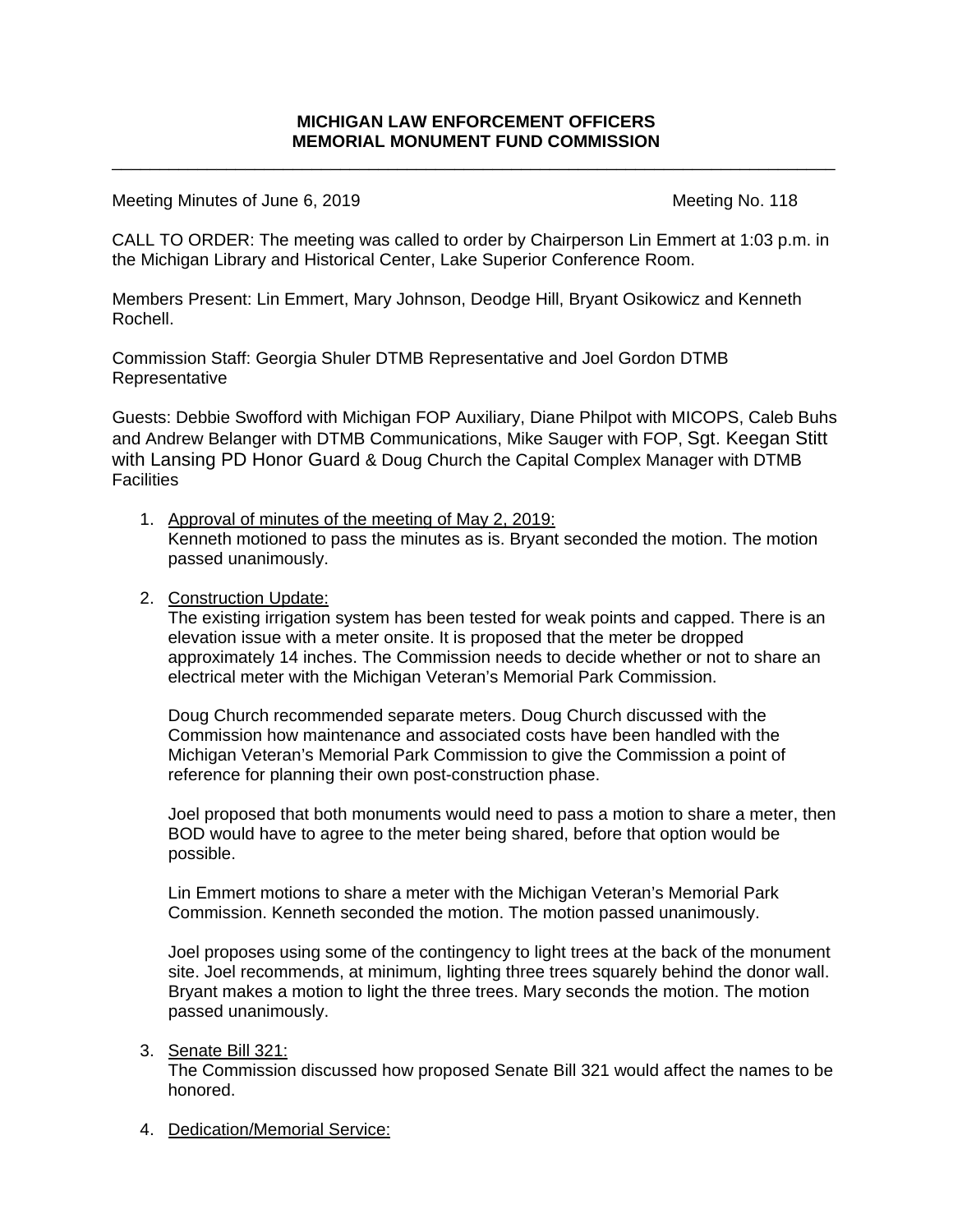Larry Julian and Dave Hiller will be speaking. Lin and Bryant will reach out to a couple other potential speakers.

Potential readers of the names to be honored are being contacted.

Lin shared a plan for the service and the Commission members provided feedback.

The Commission discusses walking the construction space at the next meeting July 11. Joel also recommends walking through the program for the day of the event.

Two flags and two stands will be needed for the stage. Sgt. Keegan Stitt will head up the honor guard and provide the flags.

Doug Church said he will arrange to reserve the Lake Superior Room and the Forum at the Michigan Library and Historical Center and keep them open until 7pm to assist the event.

Georgia is to send Lin a map of the parking lots.

Joel said he will reach out to Lansing PD and a local church to assist the bikes arriving in mass with a police escort. The bikes should be parked by 2:45 to prepare for the service.

Caleb Buhs recommends making attendee information and resources available on the website.

Caleb and Andrew will put together the dedication program. They would like the program to be finalized no later than the Friday before.

Sgt. Keegan Stitt says he will ask Explorers if they would volunteer to help families find their name on the memorial. Debbie also said she has available volunteers for the event.

Lin moved to approve an expenditure of up to \$750 for the dedication invitations. Kenneth seconded that motion. The motion passed unanimously. Georgia will connect Diane and Debbie with Dane who can give them information about how to become registered vendors with the SOM.

Caleb suggests a press advisory. Caleb and Lin will follow up with persons who will be prepared for press interviews.

### 5. Bikes:

The Cops on a Run, FOP Lodge 130, event will take place Saturday Jun 15.

#### 6. Financial Statement:

Dane ensured an up-to-date financial summary and list of current donations was provided.

# 7. MLEOM 5K 2019:

Deodge advised that some of the houses on Allegan need to be notified about the street closure. Deodge and Mary plan to walk the route prior to the event. Deodge will send an email of instructions for the volunteers. Deodge suggested meeting by noon on the day of the event and expects that volunteers will be done by 4 or 5pm.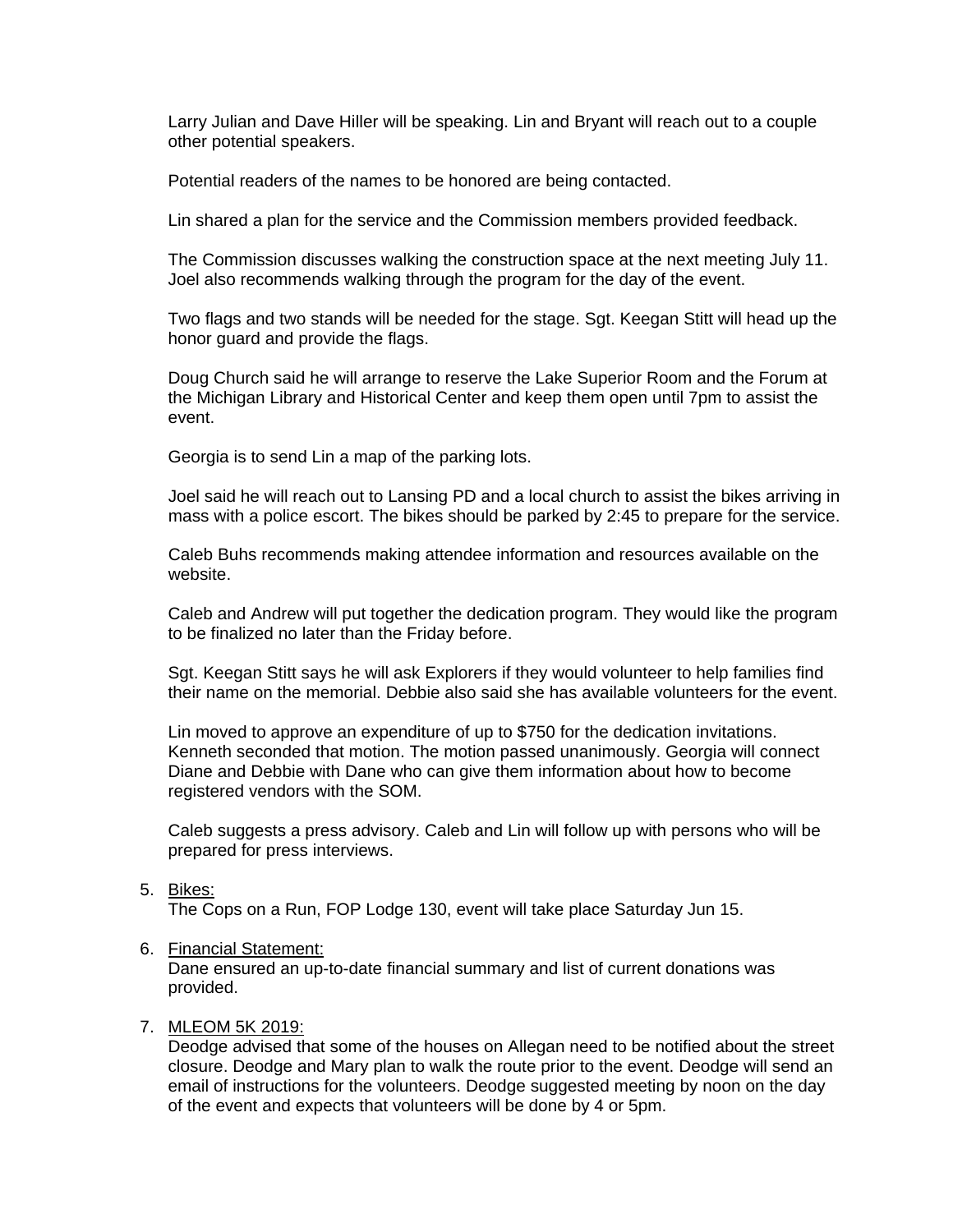MSU is providing tents and tables.

8. Signage:

Joel has spoken to MDOT about taking down the MLHC signs and putting up a joint MLHC and Memorial Park sign. MDOT has not indicated anything about cost.

9. Business Cards:

Lin is requesting additional business cards. Mary approved the motion. Deodge seconded the motion. The motion passed unanimously.

The meeting was adjourned at 3:41 p.m.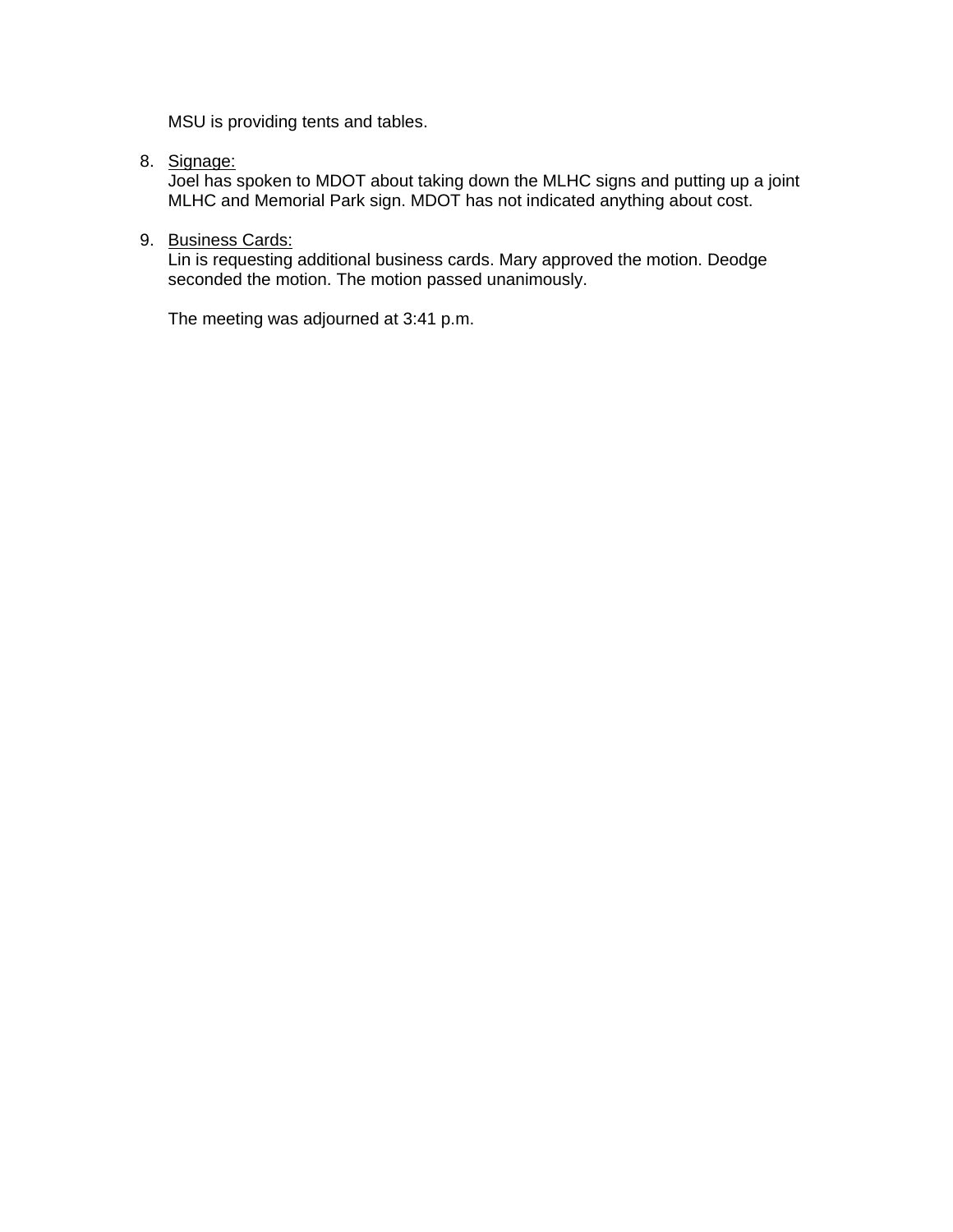\_\_\_\_\_\_\_\_\_\_\_\_\_\_\_\_\_\_\_\_\_\_\_\_\_\_\_\_\_\_\_\_\_\_\_\_\_\_\_\_\_\_\_\_\_\_\_\_\_\_\_\_\_\_\_\_\_\_\_\_\_\_\_\_\_\_\_\_\_\_\_\_\_\_\_\_

Meeting Minutes of July 11, 2019 Meeting No. 119

CALL TO ORDER: The meeting was called to order by Chairperson Lin Emmert at 1:01 p.m. in the Michigan Library and Historical Center, Lake Superior Conference Room.

Members Present: Lin Emmert, Mary Johnson, Bryant Osikowicz, Katy Sherwood and Kenneth Rochell.

Commission Staff: Georgia Shuler DTMB Representative, Dane Hengesbach DTMB Representative, and Joel Gordon DTMB Representative

Guests: Debbie Swofford with Michigan FOP Auxiliary, Diane Philpot with MICOPS, Caleb Buhs with DTMB Communications, Mike Sauger with FOP & Sgt. Keegan Stitt with Lansing PD Honor Guard

- 1. Approval of minutes of the meeting of June 6, 2019: Kenneth motioned to pass the minutes as is. Bryant seconded the motion. The motion passed unanimously.
- 2. Construction Update:

Sod and electrical installation will take place this week, as well as electrical programming. A retaining wall and vegetation will be planted around the meters.

Joel reported that the project is nearing substantial completion.

3. Dedication/Memorial Service: Sgt. Keegan Stitt led a discussion on coordinating the reading of the names with the changing of the Honor Guard.

The Commission discussed where to display the wreath during the service.

The Michigan Library & Historical Center Forum, Rotunda, and Lake Superior rooms will be booked from noon on for the dedication.

The Allegan surface lot and the Allegan visitor lot will be reserved for the event. Visitors can also utilize the Michigan Library & Historical Center visitor parking lot.

Lin led a discussion of how to provide attendees with a list of names to be honored and the panel where each name can be found.

Katy made a motion to increase the budget for the dedication to \$8,000. Kenneth seconded the motion. The motion passed unanimously.

4. Financial Statement:

Dane delivered an up-to-date financial summary and list of current donations.

5. Fundraisers:

The 5K expenses are still being processed.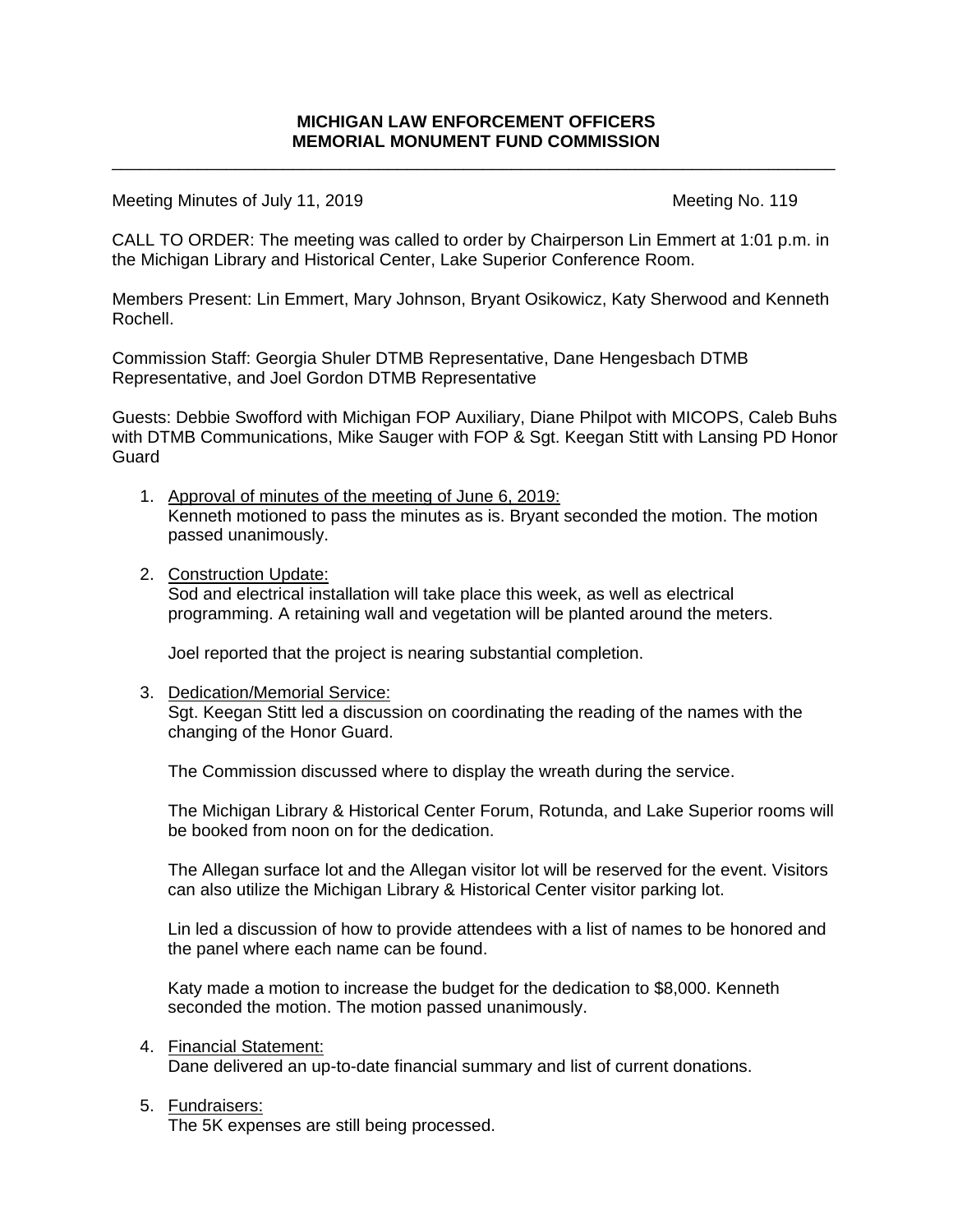Debbie is following up with the Detroit Tigers for their annual fundraising event. Debbie recommends sharing any pins left over from the dedication with donors at this event.

The Commission was presented with a donation from the Blue Knights Motorcycle Club and a donation from the West Michigan Chiefs of Police.

The meeting was adjourned at 3:19 p.m.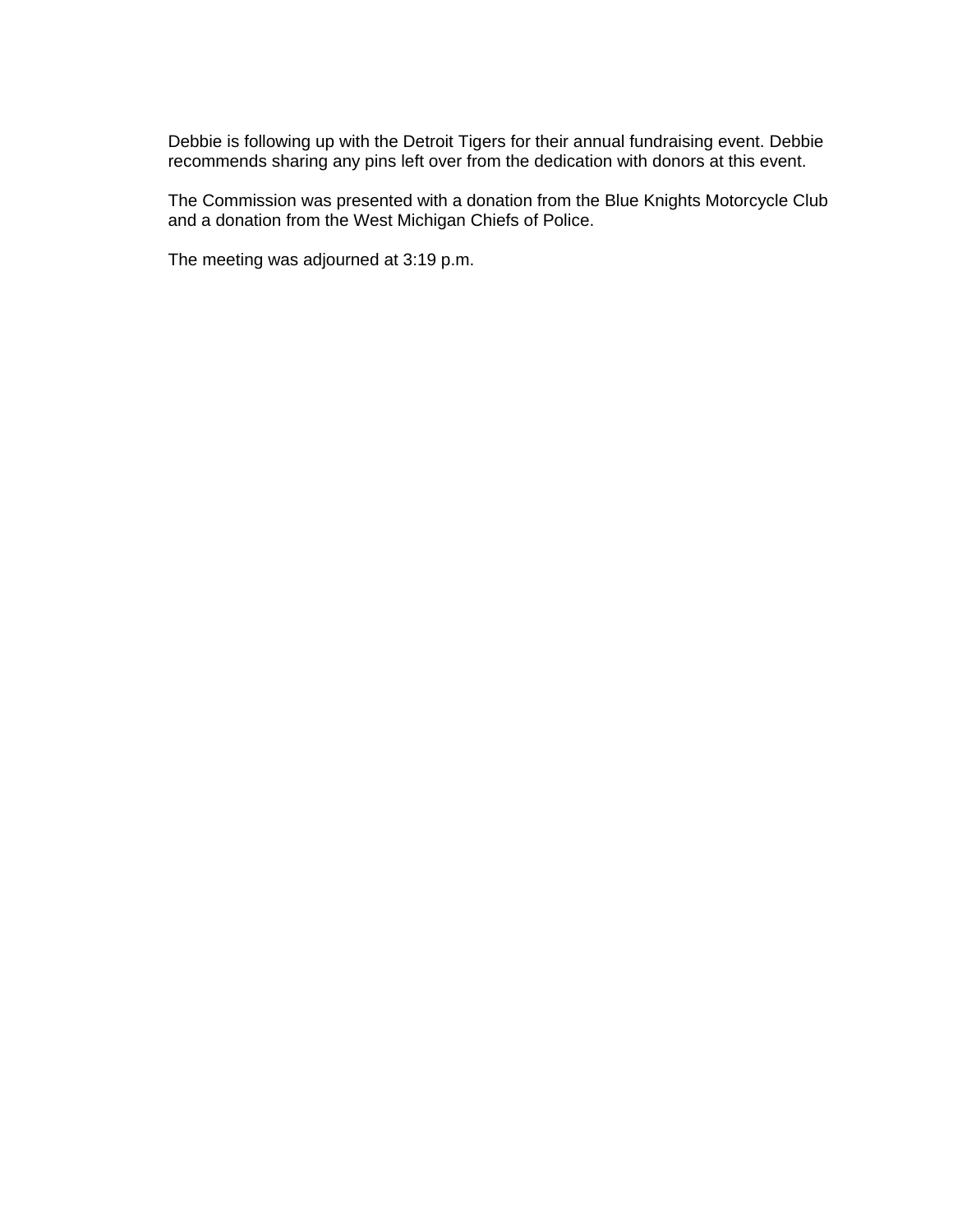\_\_\_\_\_\_\_\_\_\_\_\_\_\_\_\_\_\_\_\_\_\_\_\_\_\_\_\_\_\_\_\_\_\_\_\_\_\_\_\_\_\_\_\_\_\_\_\_\_\_\_\_\_\_\_\_\_\_\_\_\_\_\_\_\_\_\_\_\_\_\_\_\_\_\_\_

Meeting Minutes of August 1, 2019 Meeting No. 120

CALL TO ORDER: The meeting was called to order by Chairperson Lin Emmert at 1:03 p.m. in the Michigan Library and Historical Center, Lake Superior Conference Room.

Members Present: Lin Emmert, Mary Johnson, Bryant Osikowicz and Kenneth Rochell.

Commission Staff: Georgia Shuler DTMB Representative and Dane Hengesbach DTMB Representative

Guests: Mike Sauger with FOP

- 1. Approval of minutes of the meeting of July 11, 2019: Bryant motioned to pass the minutes as is. Kenneth seconded the motion. The motion passed unanimously.
- 2. Dedication Recap: The Commission has received very positive feedback. The crowd is estimated at around 400 attendees.
- 3. Donor Wall: Lin led a discussion about continuing to raise funds for maintenance and adding names, as needed.
- 4. Financial Statement: Dane delivered an up-to-date financial summary and list of current donations.
- 5. Executive Reorganization Order: The FOP is assisting with the ongoing reorganization process.
- 6. SB #321: There has been no further action.
- 7. Fundraisers: Bike Night is August 27, purchases need to be made through the Detroit Tigers official site.

The Commission plans to review the 5K event at the September meeting.

8. The Rollin M. Gerstacker Foundation:

Lin advised the Commission that checks that are eligible for the match offered by the Rollin M. Gerstacker Foundation need to be made to the Gerstacker Foundation and need to mention the Michigan Law Enforcement Officers Memorial in the subject line in order to receive the match funds.

The meeting was adjourned at 2:28 p.m.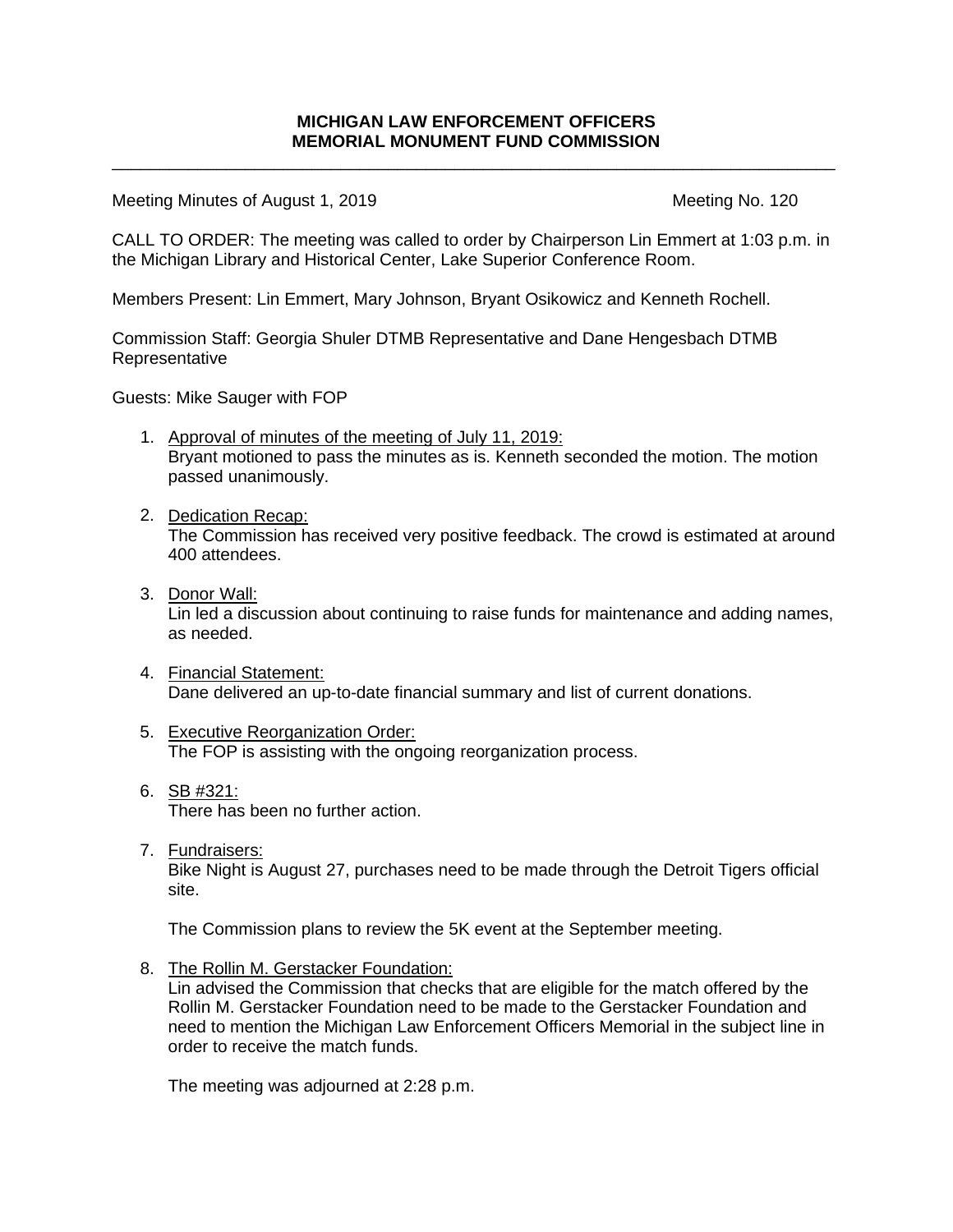\_\_\_\_\_\_\_\_\_\_\_\_\_\_\_\_\_\_\_\_\_\_\_\_\_\_\_\_\_\_\_\_\_\_\_\_\_\_\_\_\_\_\_\_\_\_\_\_\_\_\_\_\_\_\_\_\_\_\_\_\_\_\_\_\_\_\_\_\_\_\_\_\_\_\_\_

Meeting Minutes of September 5, 2019 Meeting No. 121

CALL TO ORDER: The meeting was called to order by Chairperson Lin Emmert at 1:03 p.m. in the Michigan Library and Historical Center, Lake Superior Conference Room.

Members Present: Lin Emmert, Mary Johnson, Bryant Osikowicz, Deodge Hill, Katie Sherwood, and Kenneth Rochell.

Commission Staff: Alex Cousineau DTMB Representative; Dane Hengesbach DTMB Representative; and Joel Gordon DTMB Representative (via conference call)

Guests: Debbie Swofford FOP and MI-COPS Representative, Brian Boehm DTMB Representative, and William Luebs MSP Representative State Security Operations Section at the Capitol

- 1. Approval of the August 1, 2019 Minutes: Bryant motioned to pass the minutes as is. Mary seconded the motion. The motion passed unanimously.
- 2. Camera Quote:

The Commission received a quote from DTMB OIP (Office of Infrastructure Protection) for installing a security camera: \$7,400 for one hard-wired camera. The Commission reviewed the quote and discussed the project.

Potential locations were discussed. The light pole at the Michigan Veterans Memorial Park was proposed as a potentially viable option. The VM doesn't currently have their own camera.

The Commission would need DTMB BOD's permission to put a camera on a BOD building. Currently, there is a camera on the Hannah Building that looks at the memorial.

Capitol Security would monitor these cameras. Footage is stored for 30 days. Cameras have 1-year warranty. Brian Boehm will scope out some camera site options. OIP would do all maintenance; if a camera goes down, they will fix it.

# 3. Financial Statement:

Dane delivered an up-to-date financial summary and list of current donations.

4. Construction & Maintenance Update:

Some of the lighting aspects still need to be tweaked. Joel will sit down with David Milling and the artist to review adequate lighting. Joel will check the site to see if the dead sod and 1 tulip tree had been replaced. The monument site is still under warranty.

- 5. Treasury Designee: Commission members are looking into potential candidates.
- 6. Executive Reorganization Order: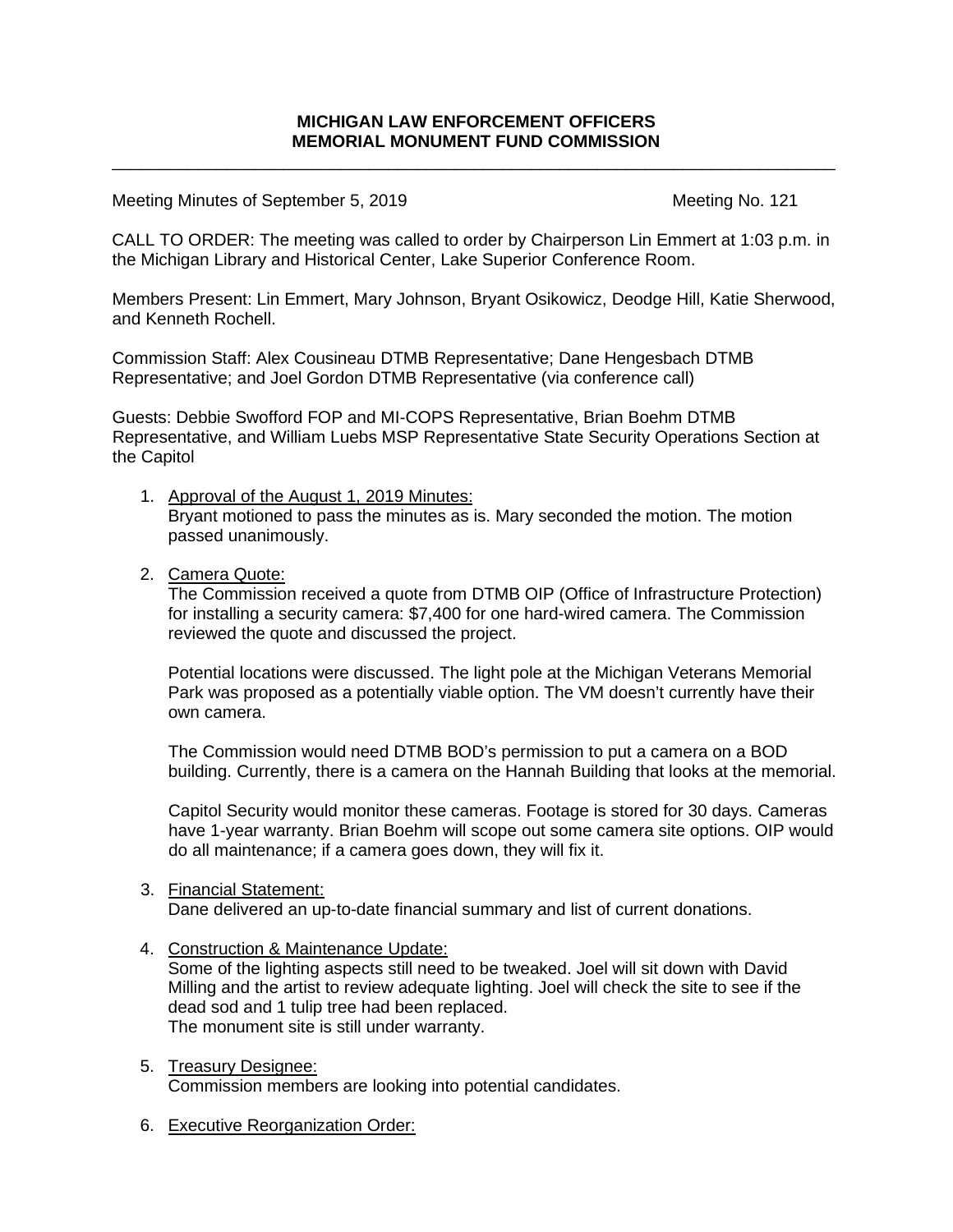The Governor's Office requested that, rather than issuing an Executive Reorganization Order, the Commission be legislatively changed. The FOP is looking into getting a sponsor for the legislation.

7. SB #321:

There has been no further action.

8. Fundraisers:

Bike Night was a big success. 343 ticket packages were sold at \$5 each to MLEOM. Debbie was there to personally thank the bikers while she passed out the shirt pack and MLEOM pins.

5K Race to Build the Memorial follow-up from last meeting: it looks like there was about a \$500 profit, but Mary has not yet turned in reimbursement for insurance expenses.

## 9. MI-COPS Invitation:

MI-COPS has a meeting 10/6 at 1pm. Members of MLEOM are planning to attend and offer the MLEOM monument site as a potential location for the annual MI-COPS vigil in May of 2020.

## 10. Website Update:

The Commission would like to get the website updated with photos that will remain on the site and reflect the Memorial grounds. Lin & Mary will work with Andrew on this.

## 11. The Rollin M. Gerstacker Foundation:

The match offered by the Rollin M. Gerstacker Foundation is up to 50K. Donations can be made payable to the Midland Area Community Foundation with designation in the memo for MLEOM. The match is in effect until November 1<sup>st</sup>.

The meeting was adjourned at 2:32 p.m.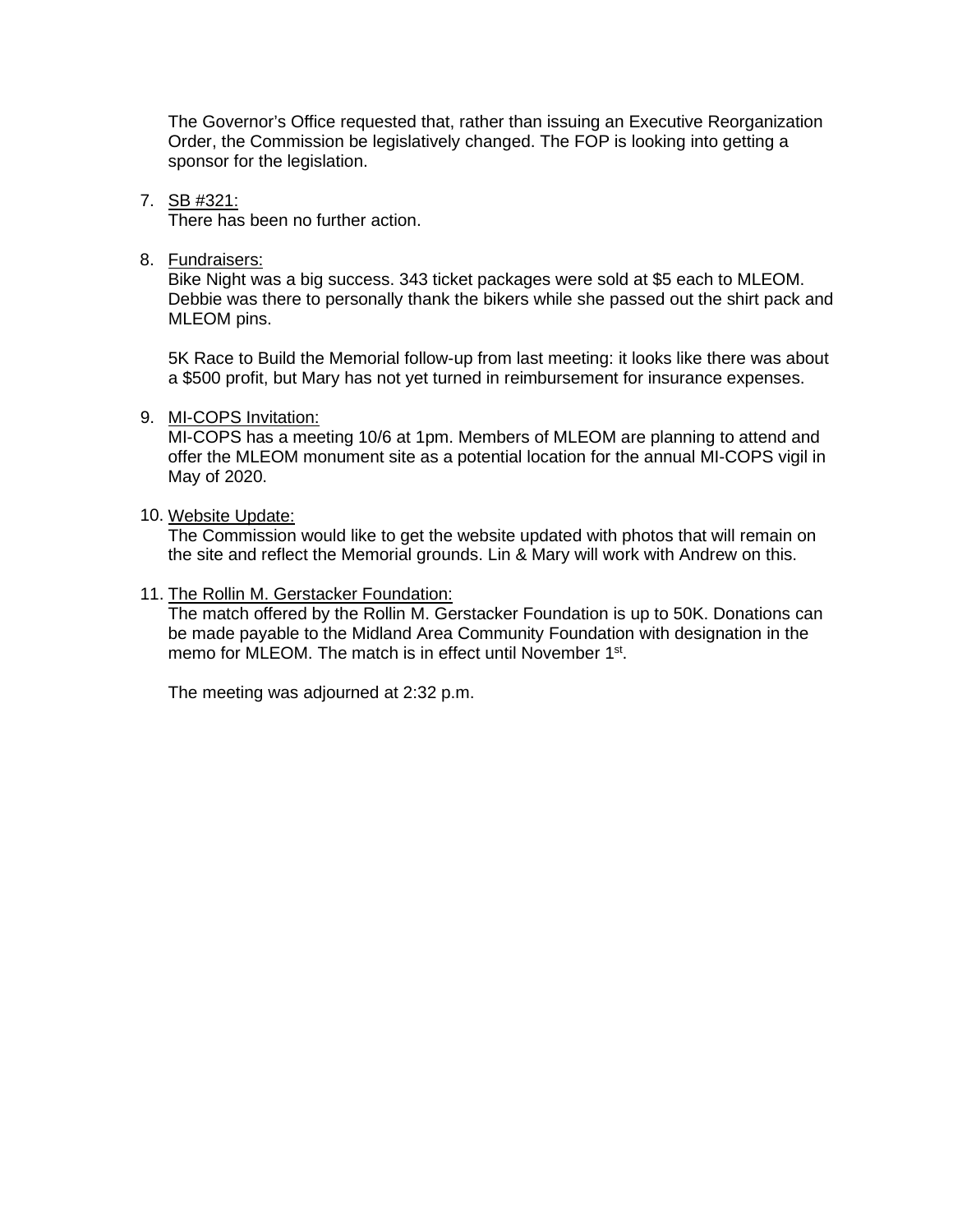\_\_\_\_\_\_\_\_\_\_\_\_\_\_\_\_\_\_\_\_\_\_\_\_\_\_\_\_\_\_\_\_\_\_\_\_\_\_\_\_\_\_\_\_\_\_\_\_\_\_\_\_\_\_\_\_\_\_\_\_\_\_\_\_\_\_\_\_\_\_\_\_\_\_\_\_

Meeting Minutes of December 5, 2019 Meeting No. 122

CALL TO ORDER: The meeting was called to order by Chairperson Lin Emmert at 1:02 p.m. in the Michigan Library and Historical Center, Lake Superior Conference Room.

Members Present: Lin Emmert, Mary Johnson, Bryant Osikowicz, Deodge Hill and Kenneth Rochell.

Commission Staff: Georgia Shuler DTMB Representative and Dane Hengesbach DTMB **Representative** 

Guests: Debbie Swofford FOP and MI-COPS Representative, John Szczubelek previous MLEOM Commission Chair and AG Representative, and Jerry Keeder DTMB Zone 1 Facility Supervisor

- 1. Approval of the December 5, 2019 Minutes: Bryant motioned to pass the minutes as is. Mary seconded the motion. The motion passed unanimously.
- 2. Memorial Maintenance: Jerry raised questions about snow removal and maintenance costs for the monument. The Commission will wait to hear input from Joel before making a decision.
- 3. Drone Operator Thank You: Mary put together a thank you package and a card from the Commission.
- 4. Sentinel Sample Relocation: Debbie plans to use the sample as a fund-raising tool.
- 5. Additional Names: Lin and Mary are looking into what names may need to be added. Lin suggests possibly reviewing new names at an upcoming meeting.
- 6. Future Names for the Donor Wall: Mary and Georgia will continue to discuss the plan for the future of this review process.
- 7. Financial Statement: Dane delivered an up-to-date financial summary and list of current donations.
- 8. Update Website: Lin encouraged commission members to review the website and request any applicable changes.
- 9. Construction Update: When Joel returns the Commission will follow-up to see if any there are remaining construction costs waiting for payment.
- 10. Memorial Site Event Application Process: